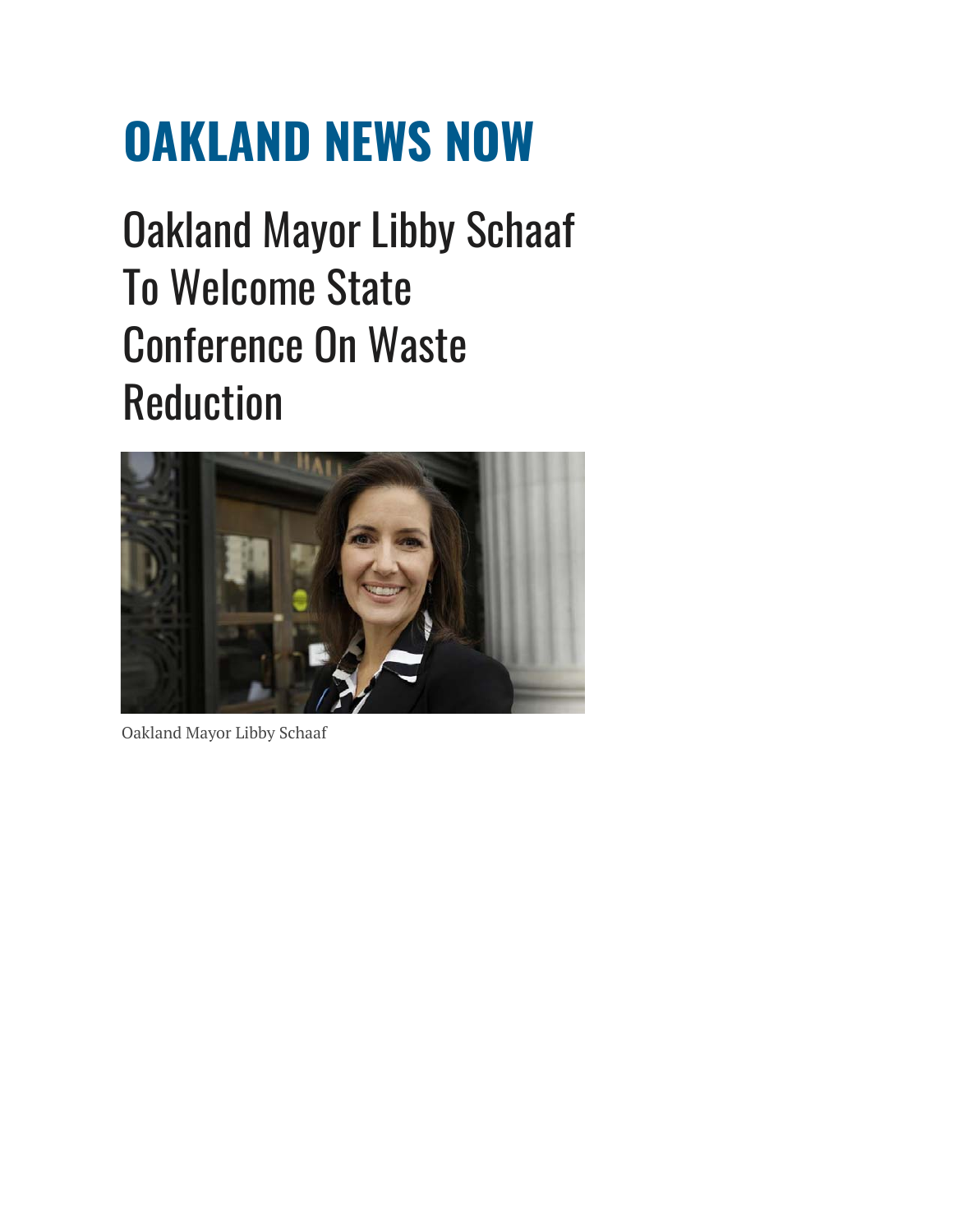On July 26-29, the **California** Resource Recovery Association will host the largest state conference on **waste reduction**. On Friday, the welcome will be made by **Oakland** Mayor **Libby Schaaf** who will share how **Oakland** is committed to becoming a more sustainable city. Conference plenary speakers include Vien Truong, CEO of Dream Corps, David Allaway of the Oregon Department of Environmental Quality, and zero waste fashion designer, Daniel Silverstein who will create a custom garment made from recycled textiles. This convening of key material management industry leaders comes at a crucial time as China moves to limit the types and volumes of post-consumer materials they will receive, which is having a negative effect on the recycling facility operators who now have less places to send materials for recycling. There will be extensive dialogue and planning for new remanufacturing facilities in **California** to manage our materials safely and keep the jobs at home.

"We are delighted to honor companies reducing materials that need disposal," said Heidi Sanborn, Executive Director of the **California** Product Stewardship Council. "The Arrow Award winners are leaders in driving a circular economy, which means "waste" product from one business is feedstock for the next. Whether it's offering refillable propane cylinders instead of disposable cylinders like Sports Basement is doing, or by redesigning medical products to reduce plastic in the hospital waste stream like NewGen Surgical, all our winners are impressive. We are thrilled to highlight companies with such impactful environmental achievements."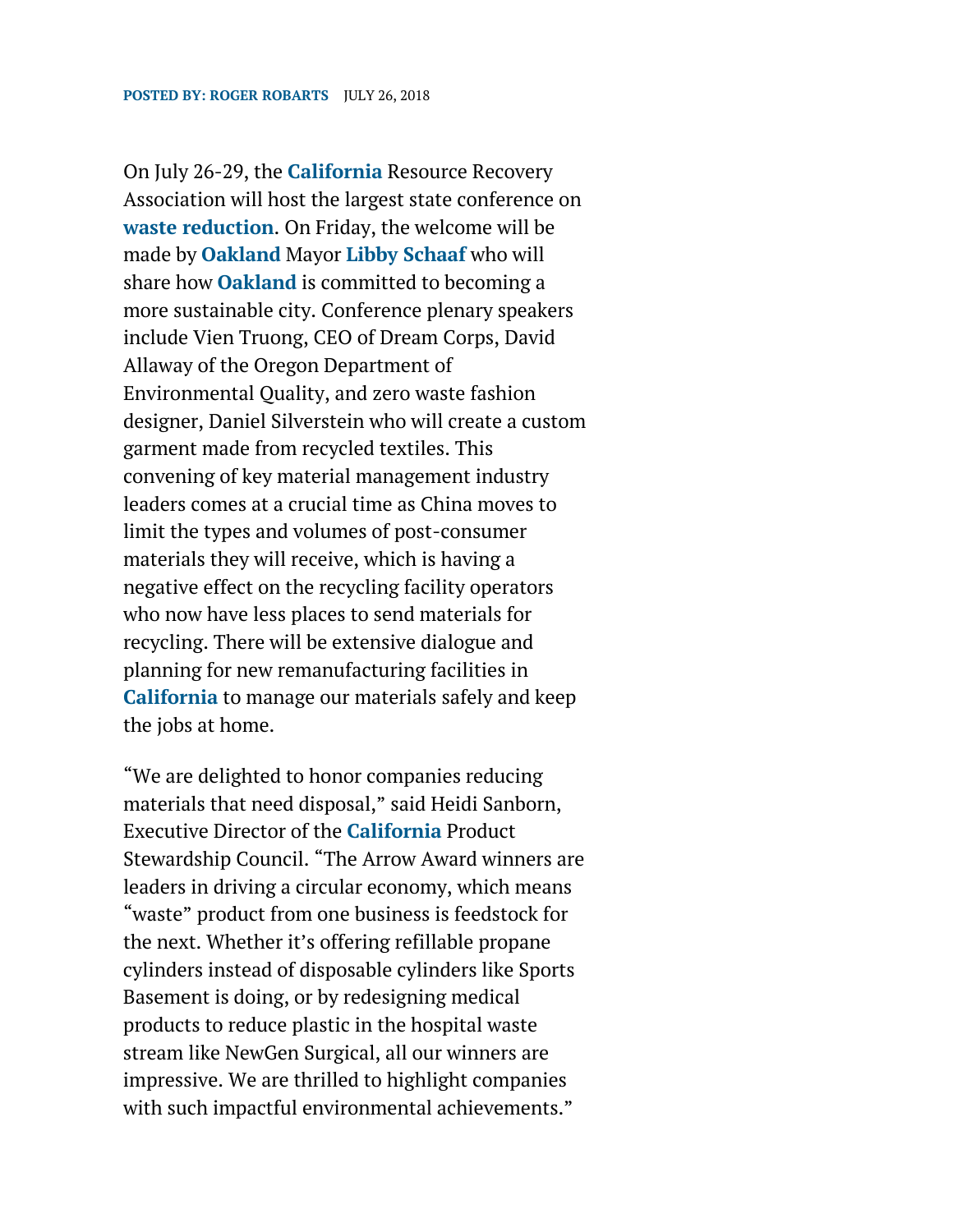During the conference, the **California** Product Stewardship Council (CPSC) will honor companies, several based in the San Francisco Bay Area, for their innovative environmental efforts during the organization's 9th Annual Arrow Awards ceremony. In addition to the Arrow Awards, CPSC will recognize the San Francisco Department of the Environment, the local government leader in innovative materials management policies as well as Recology for working with San Francisco and other **California** local governments to help achieve the highest recycling rates possible while working to reduce waste generating processes and products, and Assemblymember Kansen Chu for authoring AB 1158 in 2017 to increase carpet recycling.

Smarter Sorting is the recipient of the 2018 Golden Arrow Award for overall excellence in product stewardship. Smarter Sorting is a data and technology company that used machine learning to build the world's first smart chemical database. Smarter Sorting works with cities and retailers to divert consumer chemical products, previously labeled as hazardous waste, and creates reuse opportunities.

NewGen Surgical is receiving the 2018 Green Arrow Award for system and design innovations. NewGen Surgical redesigns and manufactures medical devices and products that significantly minimize plastic waste from operating rooms – replacing single-use disposable plastic products with ones created with upcycled materials. Their Small Change, Big Impact EPPTM program engages healthcare systems to measurably eliminate tons of plastic waste from the supply chain.